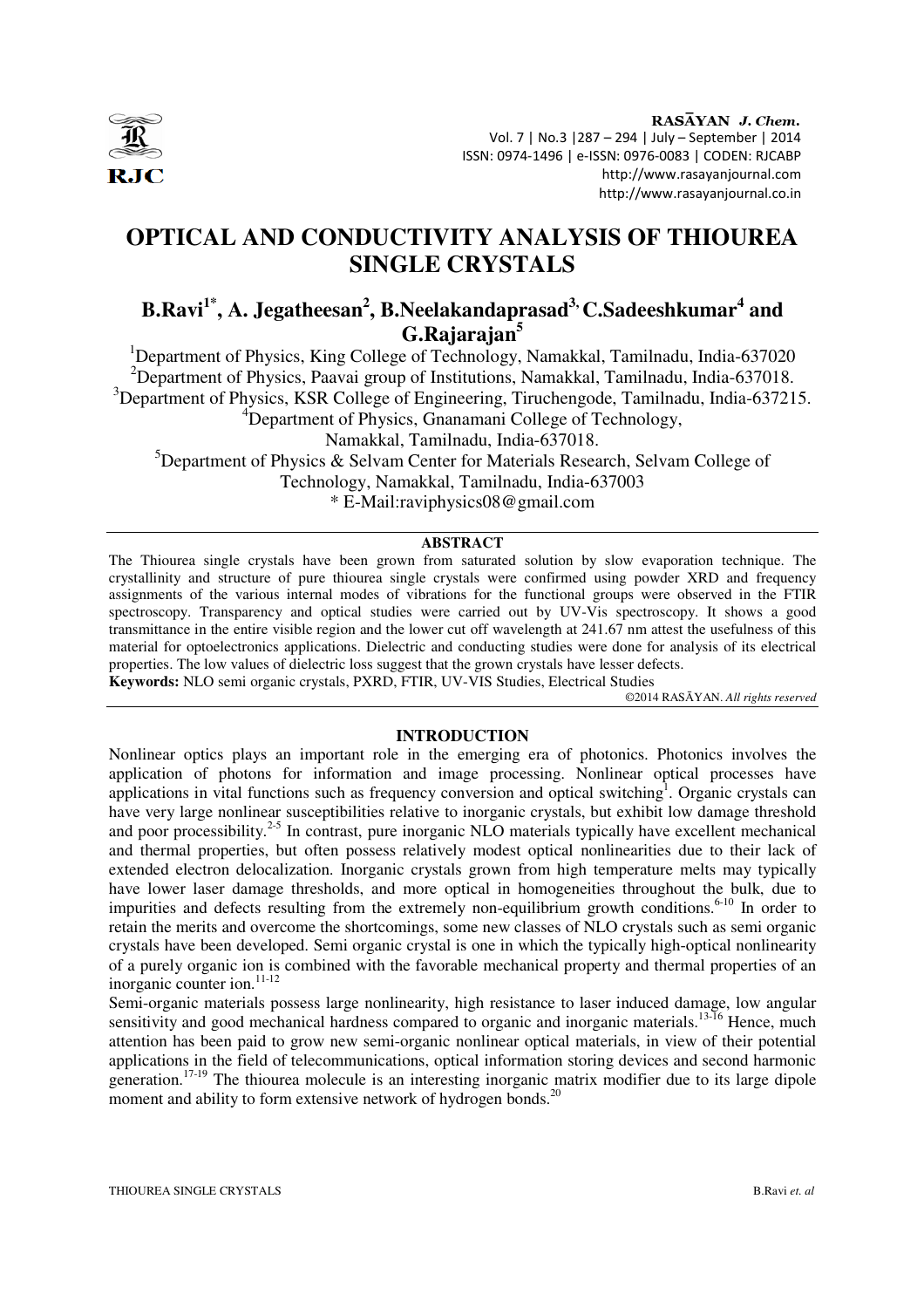# RASAYAN J. Chem.

Vol. 7 | No.3 |287 – 294 | July – September | 2014

## **EXPERIMENTAL**

The thiourea single crystals have been grown from saturated solution by slow evaporation technique. The saturated solution was prepared by taking 100 ml of distilled water in a beaker and finely powdered 18.75 grams of thiourea. The substance was added in pinches till it gets completely dissolved. For promoting the solubility, the solution was stirred well with the magnetic stirrer and the process was continued until the last pinch of the substance was dissolved. Then the solution was filtered using filter paper. The top of the beaker was covered with polythene paper and make few small holes. This beaker was kept at room temperature without any disturbance. The single crystals were harvested between 10 to 15 days. Photographs of pure thiourea single crystals are shown in Fig.-1.



Fig.-1: Grown pure thiourea single crystals

## **Characterization of Crystals**

Pure thiourea crystals were subjected to powder X-ray diffraction studies. The X-ray powder diffraction pattern of the grown crystals was obtained using XRD-ULTIMA 111 diffractometer and diffraction peaks are indexed. Functional groups are identified by FT-IR studies on the grown crystals which is carried out using a FT-IR Perkin Elmer RX-1 spectrophotometer, over a range of 400-4000 cm<sup>-1</sup> KBr using pellet method. The proposed assignments of the various internal modes of vibrations were observed in the spectra. Optical transmission and absorption spectral analysis have been measured using a UV-Perkin Elmer Lampda 35 spectrophotometer over a wavelength range of 200-1200 nm. The transmission is uniformly high  $(99\%)$  for light in the visible region of the electromagnetic spectrum, which could be capitalized useful for device application<sup>21</sup>. Polished section of the samples with known dimensions was subjected to dielectric measurement using a Dielectric-LCRZ meter TH2816A with a conventional two terminal sample holder.

## **RESULTS AND DISCUSSION**

## **XRD Analysis**

Pure thiourea crystals were subjected to powder X-ray diffraction studies. The X-ray powder diffraction pattern of the grown crystals was obtained using XRD-ULTIMA 111 diffractometer. The scanning rate was maintained over a 2θ range of 10° to 80° employing the reflection mode for scanning. The crystallinity of pure thiourea single crystals was confirmed by this analysis and diffraction peaks are indexed. These are shown in Fig.-2 and intensity with corresponding d values are shown in Table 1. The well defined, sharp peaks in the XRD patterns signify the good crystalline and single phase nature of pure thiourea crystals $22$ .

## **FT-IR Analysis**

FT-IR studies on the grown crystals were carried out using a FT-IR Perkin Elmer RX-1 spectrophotometer, over a range of  $400-4000$  cm<sup>-1</sup> KBr using pellet method. Fig. 3. shows the FTIR spectra of pure thiourea crystals. The proposed assignments of the various internal modes of vibrations were observed in the spectra. Thiourea, which is potentially capable of forming coordinate bonds through both sulphur and nitrogen, has been explained using infrared spectra of the crystals. The absorption band in the frequencies  $3366$ ,  $3261 \text{cm}^{-1}$  are due to the asymmetric stretching modes of NH<sub>2</sub>.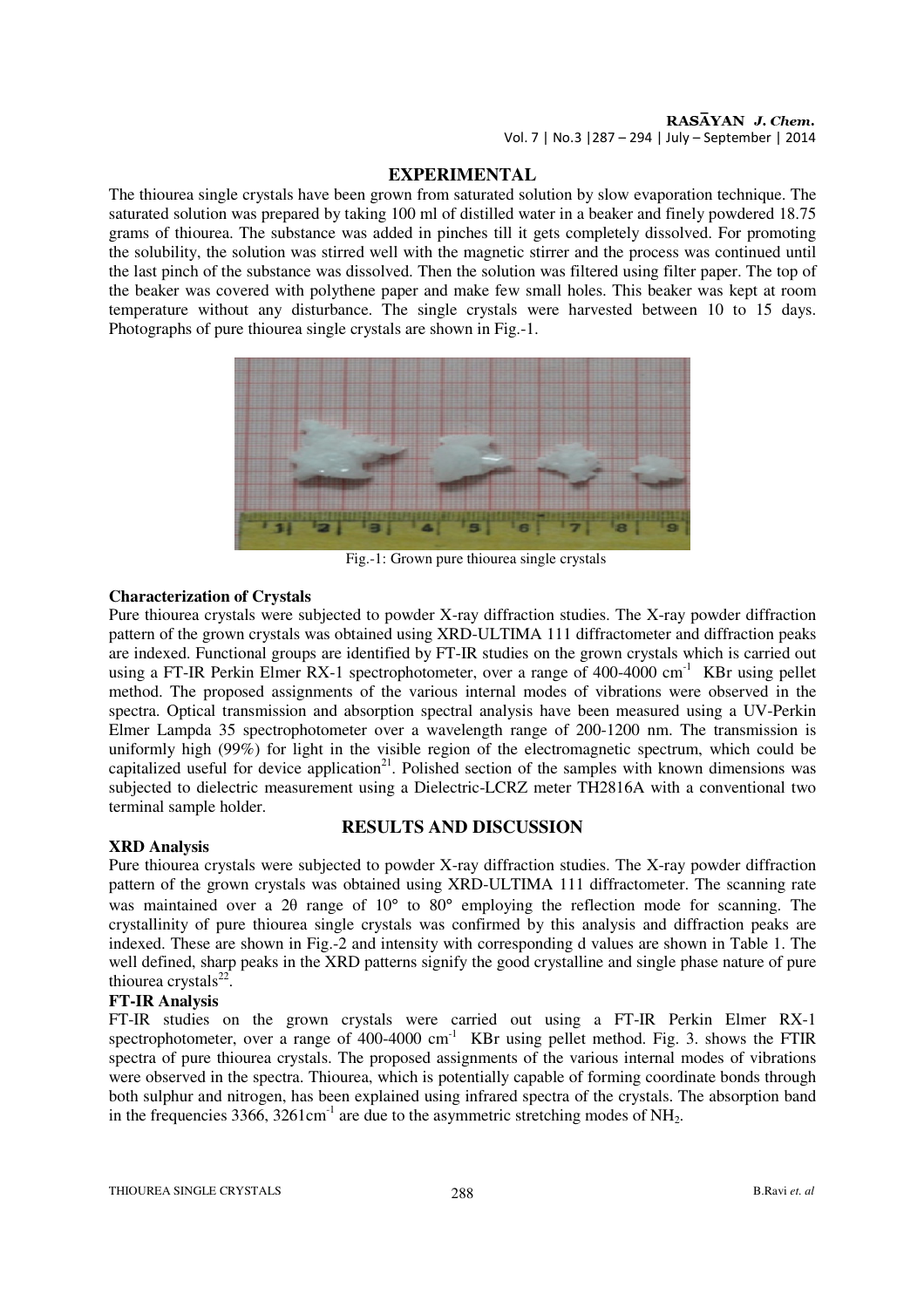### RASAYAN J. Chem. Vol. 7 | No.3 |287 – 294 | July – September | 2014

The NH<sub>2</sub> symmetric stretching was observed at 3158 cm<sup>-1</sup>, and the band at 1586 cm<sup>-1</sup> could be assigned to  $NH<sub>2</sub>$  bending. The CN and CS asymmetric stretching vibrations were observed at 1464 and 1428 cm<sup>-1</sup>. The CN and CS symmetric stretching vibrations were observed at 1088 and 729 cm<sup>-1</sup>. The absorption bands observed at 626 and 487 cm<sup>-1</sup> could be correlated with the NCN asymmetric bending vibrations<sup>23-25</sup>. The modes of vibrations of the pure thiourea are summarized in the Table-2.



Fig.-2: Powder X-ray diffraction patterns of grown thiourea single crystals

| $2\theta$ (degree) | d-value | Intensity (cps) | $I/I_{0(96)}$ |
|--------------------|---------|-----------------|---------------|
| 19.380             | 4.5764  | 137             | 4             |
| 20.040             | 4.4271  | 2240            | 54            |
| 20.900             | 4.2468  | 4177            | 100           |
| 23.360             | 3.8049  | 1217            | 30            |
| 25.620             | 3.4741  | 903             | 22            |
| 28.520             | 3.1271  | 997             | 24            |
| 29.040             | 3.0723  | 743             | 18            |
| 30.440             | 2.9341  | 390             | 10            |
| 31.460             | 2.8413  | 400             | 10            |
| 35.580             | 2.5211  | 357             | 9             |
| 36.420             | 2.4649  | 330             | 8             |
| 38.940             | 2.3110  | 217             | 6             |
| 41.900             | 2.1543  | 153             | 4             |
| 51.080             | 1.7866  | 313             | 8             |

Table-1: XRD data for Thiourea crystal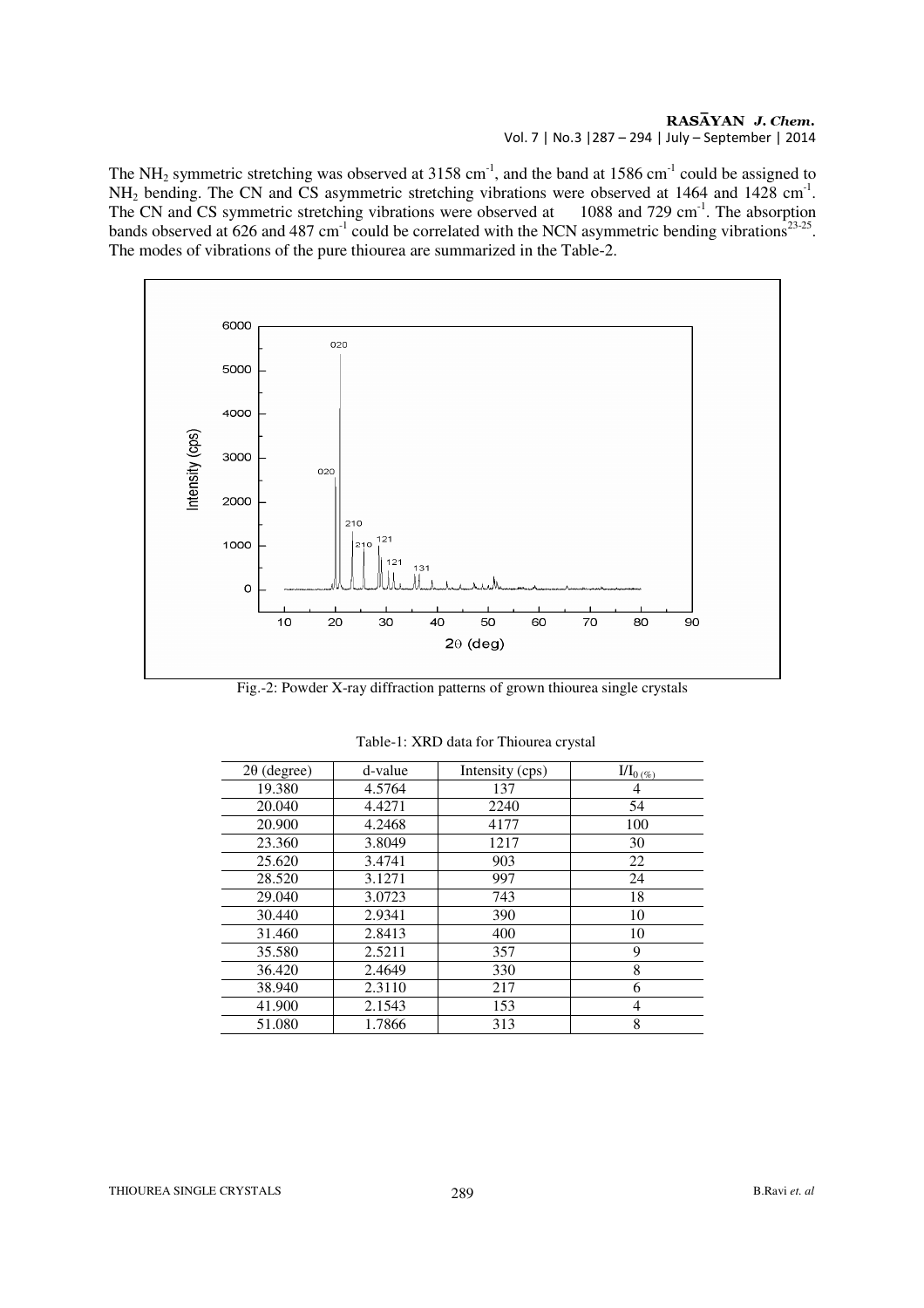![](_page_3_Figure_1.jpeg)

Fig.-3: FTIR spectra of grown thiourea single crystals

| Pure Thiourea<br>Wave number<br>$(cm^{-1})$ | <b>Band Assignments</b>               |
|---------------------------------------------|---------------------------------------|
| 3366.89                                     | NH <sub>2</sub> asymmetric stretching |
| 3261.61                                     | $NH2$ asymmetric stretching           |
| 3158.94                                     | $NH2$ symmetric stretching            |
| 1586.76                                     | $NH2$ bending                         |
| 1464.06                                     | C-N asymmetric stretching             |
| 1428.37                                     | C=S asymmetric stretching             |
| 1088.12                                     | C-N symmetric stretching              |
| 729.08                                      | C=S symmetric stretching              |
| 626.89                                      | N-C-S asymmetric bending              |
| 487.25                                      | N-C-N asymmetric bending              |

Table-2: Vibration modes observed in the Thiourea crystals

## **UV-Vis Analysis**

The UV-Vis spectral analysis has been measured using a UV-Perkin Elmer Lampda 35 spectrophotometer over a wavelength range of 200-1200 nm. Generally, optical transmission spectrum gives valuable information about the structure of the molecule, as its absorption of UV and Visible light involves in the promotion of electron in σ and π orbital from the ground state to an higher energy state. From device point of view, the transmission spectrum is important, as the grown crystal can be used only in the highly transparent region. The recorded optical transmission spectrum was shown in fig.4. Here, the crystal shows a good transmittance in the entire visible region. The lower cut off wavelength at 241.67 nm combined with the above, attest the usefulness of this material for optoelectronics applications<sup>26-27</sup>.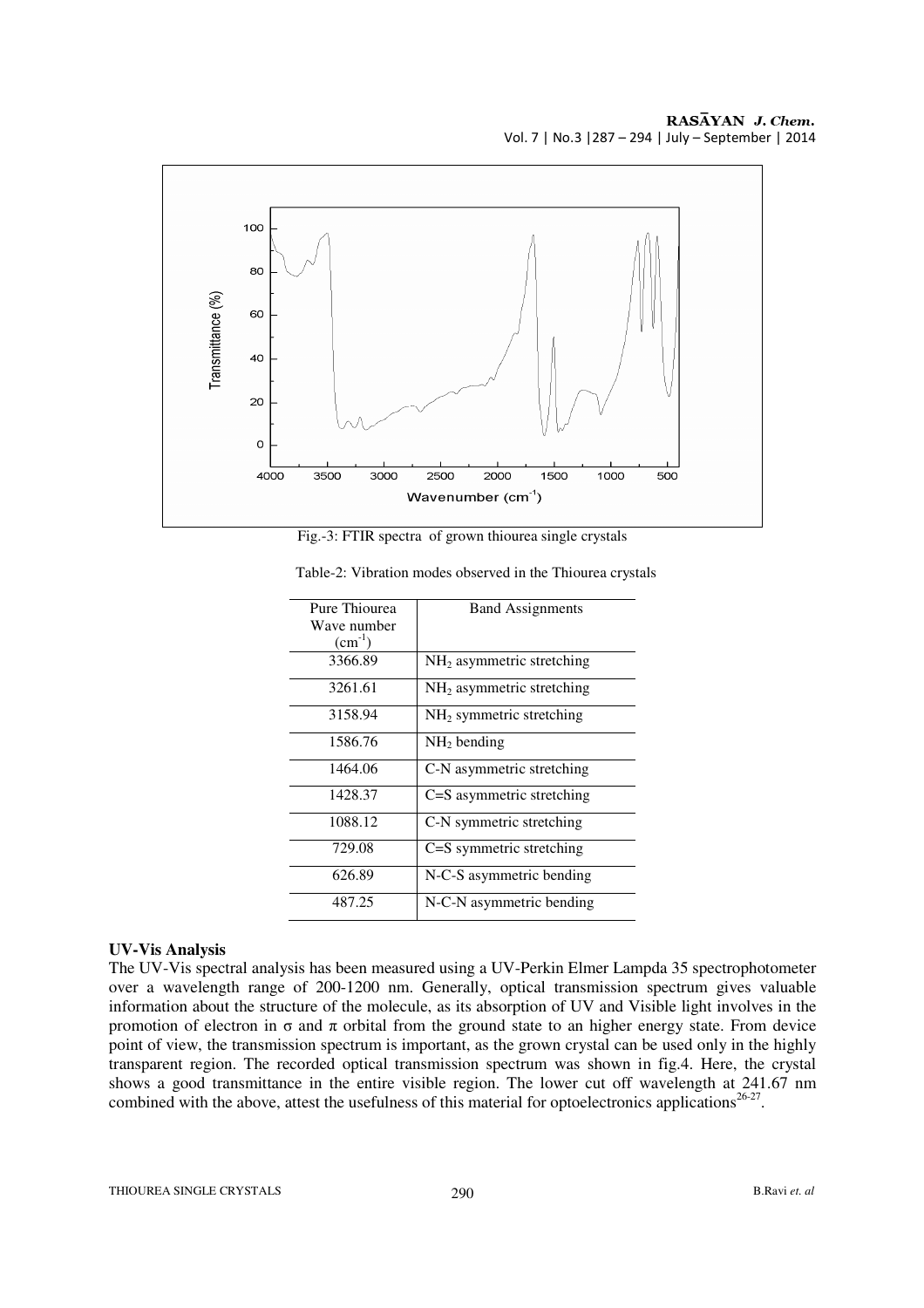#### RASAYAN J. Chem. Vol. 7 | No.3 |287 – 294 | July – September | 2014

The absorption spectrum was recorded in the wavelength region from 200 to 1200 nm. The UV-Visible absorbance spectrum of thiourea crystal is shown in fig. 5. The absorption spectrum reveals that in thiourea crystal there is strong absorption in 190 to 300 nm.

![](_page_4_Figure_2.jpeg)

Fig.-4: Transmission spectra of grown thiourea single crystals

![](_page_4_Figure_4.jpeg)

Fig.-5: Absorption spectra of grown thiourea single crystals

## **Electrical studies- Dielectric and conductivity Analysis**

Polished section of the samples with known dimensions was subjected to dielectric measurement using a Dielectric-LCRZ meter TH2816A with a conventional two terminal sample holder. The samples of pure thiourea were placed between the two copper electrodes by forming a parallel plate capacitor. The capacitance on the sample was then measured by varying the frequency from 50 Hz to 200 KHz. Fig. 6. shows the variation of dielectric constant of pure thiourea as a function of frequency. Here, initially the dielectric constant of pure thiourea was found to have high values at low frequency and then decrease with increase in frequency. The dielectric constant could be derived using the formula-

$$
\varepsilon_{\rm r} = \text{Cd} \, / \, \varepsilon_0 \text{A}
$$

Fig.-7 shows the dielectric loss of pure thiourea as a function of frequency.

The low values of dielectric loss suggest that the grown crystals have lesser defects. The nature of variation of dielectric constant and dielectric loss as a function of frequency is almost the same.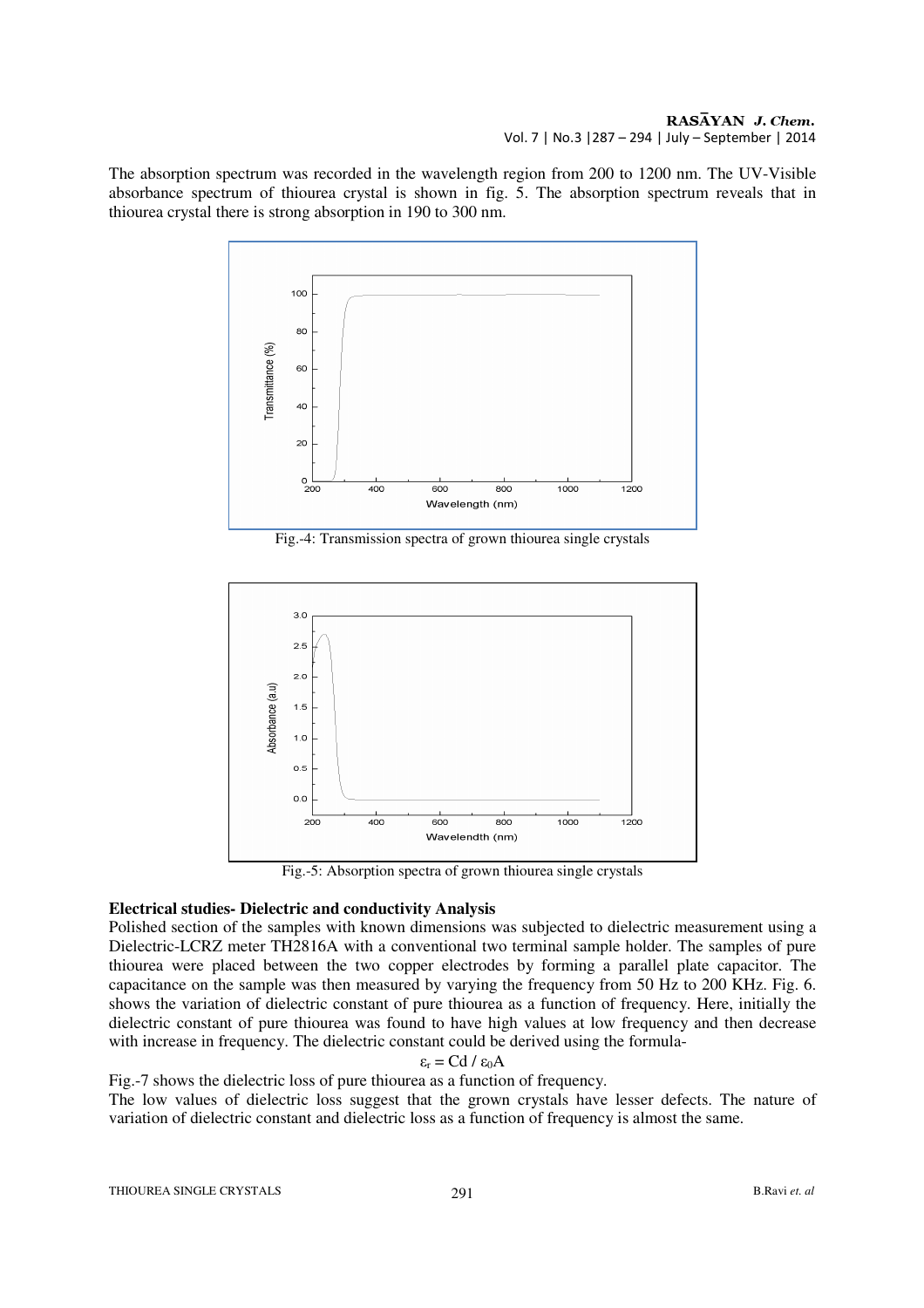RASAYAN J. Chem. Vol. 7 | No.3 |287 – 294 | July – September | 2014

Fig.8 shows the resistivity of pure thiourea as function of frequency. This also has high values at low frequency. The resistivity was derived using the relation-

![](_page_5_Figure_2.jpeg)

 $\rho_{AC} = A / 2 \pi f c d (\Omega m)$ 

![](_page_5_Figure_4.jpeg)

![](_page_5_Figure_5.jpeg)

Fig.-7: Dielectric loss analysis for Thiourea

![](_page_5_Figure_7.jpeg)

Fig.-8: Resistivity variations of Thiourea crystals with frequency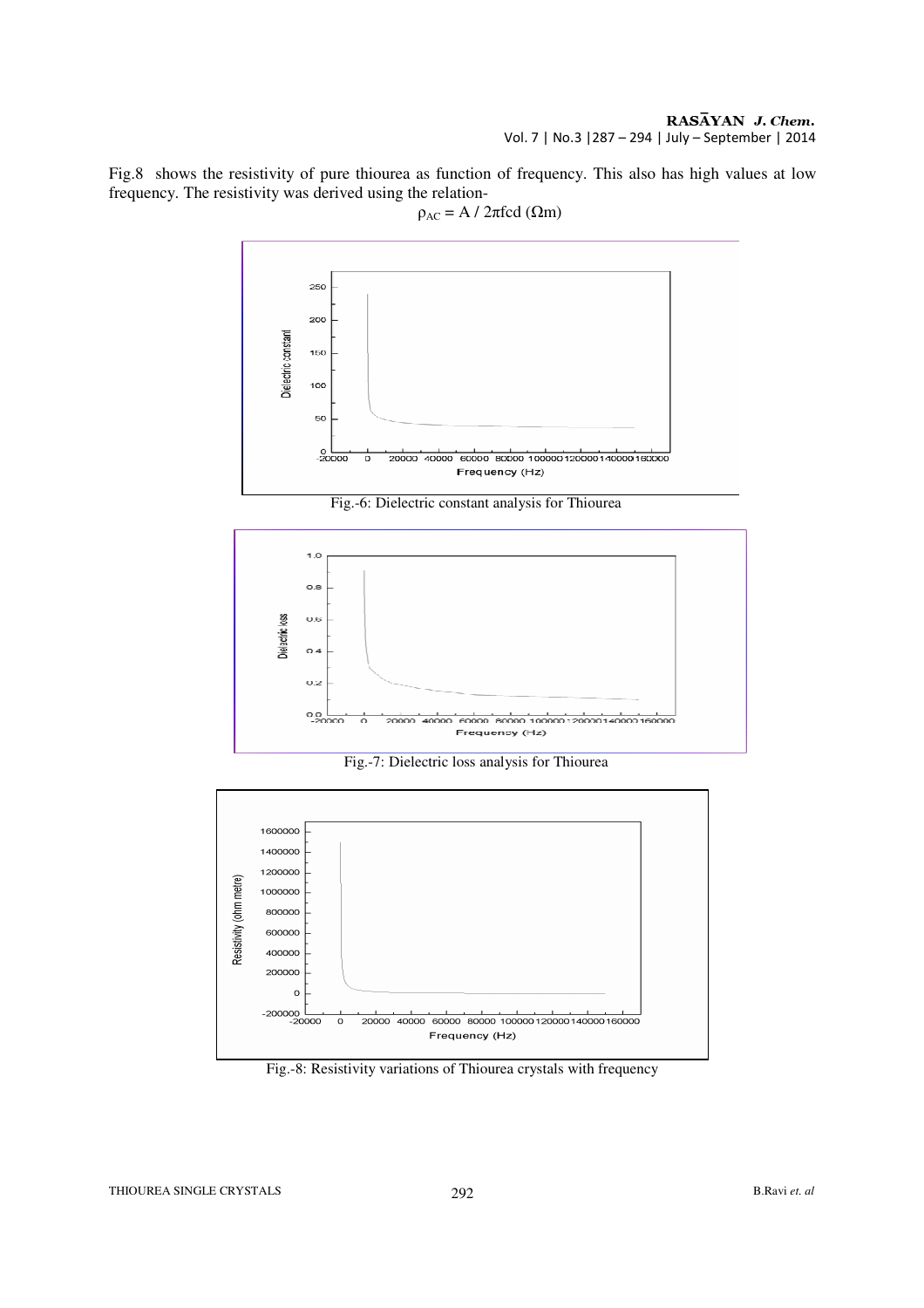![](_page_6_Figure_1.jpeg)

Fig.-9 Conductivity variations of Thiourea crystals with frequency

## **CONCLUSION**

Highly good quality single crystals of thiourea were grown from saturated solution by slow evaporation method. FTIR spectrum confirmed the presence of functional groups and vibration modes were observed and assigned. The UV transmission, absorption spectrum reveal the thiourea crystal to possess a strong absorption in 190-300 nm region and good transmittance in the entire visible region. XRD analysis confirmed the formation of the material and their crystalline nature. The variations in dielectric constant, dielectric loss, conductivity and resistivity were studied under different frequencies, revealing a low dielectric loss.

#### **REFERENCES**

- 1. P. N. Prasad and D. J.Williams, Introduction to Nonlinear Optical Effects in Molecules and Polymers, John-Wiley and Sons Inc, New York, (1991).
- 2. D.Ledoux, A.Lepers, J.Perigaud,J.Badan, and J.Zyss, *Opt.Commun.,* **80**, 149 (1990).
- 3. S.X.Dou, D.Josse, and J.Zyss, *J. Opt. Soc. Am. B*, **10**, 1708 (1993).
- 4. G.Knopfle,R. Schlesser, R. Ducret, and Gunter, *Nonlinear Opt.,* **9**, 143 (1995).
- 5. C.Serbutoviez, C.Bosshard, G. Knopfle, P.Wyss, P.Pretre, P.Gunter, K.Schenk, E.Solari, and G.Chapuis, *Chem. Mater.,* **7**, 1198 (1995).
- 6. N.R.Dhumane, S.S.Hussaini *et al*., *Appl. Phy. A: Mat. Sci. and Proc*, **95**, 3 (2009).
- 7. G.Madhurambal, M.Mariappan, *Ind.J.Pure and Appl. Phy.*, **48**, .264 (2010).
- 8. C.Krishnan, P.Selvarajan, , *J. Expt. Sci*., **1**,3 (2010).
- 9. T.Thaila, S.Kumara Raman, *Archives Appl. Sci. Res,***3**, 1 ( 2011).
- 10. J.Thomas Joseph Prakash, M.Lawrence, *Inter. J. Comp. Appli*., **8**, 3 (2010).
- 11. K.Nagarajan, S.Kumara Raman, R.Sundaram, *Cry. Res. Tech*., **44**, 4 (2009).
- 12. Z.Kotler, R. Hierle, D.Josse, J. Zyss, and R.Masse, *J. Opt. Soc. Am. B*, **9**, 534 (1992).
- 13. S.Velsko, "Laser Program Annual Report", Lawrence Livermore National Laboratory, Livermore, CA, (1990).
- 14. N.B.Singh, T.Henningsen, R.H. Hopkins, R.D. Mazelsky, E.P.Hamacher, F. Supertzi, D.E.Hopkins, O. Zelmon, P.Singh, *J. Cryst. Growth.,* **128**, 976 (1993).
- 15. R.Mohan Kumar, D.Rajan Babu, D. Jayaraman, R.Jayavel, and K.Kitamura, *J. Cryst. Growth,* **275**, e1935 (2005).
- 16. J.Badan, R. Hierle, A. Perigand, J. Zyss, In and D.J. Williams,(Ed.). "Nonlinear Optical Properties of Organic Molecules and Polymeric Materials", 233 D.5, American Chemical Society, Washington, DC, (1993).
- 17. S.Kalainathan, R.Ezhil Vizhi, *Ferroelec.*, **332,** 1 (2006).
- 18. Sweta Moitra, Tanusree Kar, *Mat. Chem and Phy*., **1**,17 (2009).
- 19. N.R.Dhumane, S.S.Hussaini, *Recent Res. in Sci. and Tech*., **2**, 10, (2010).